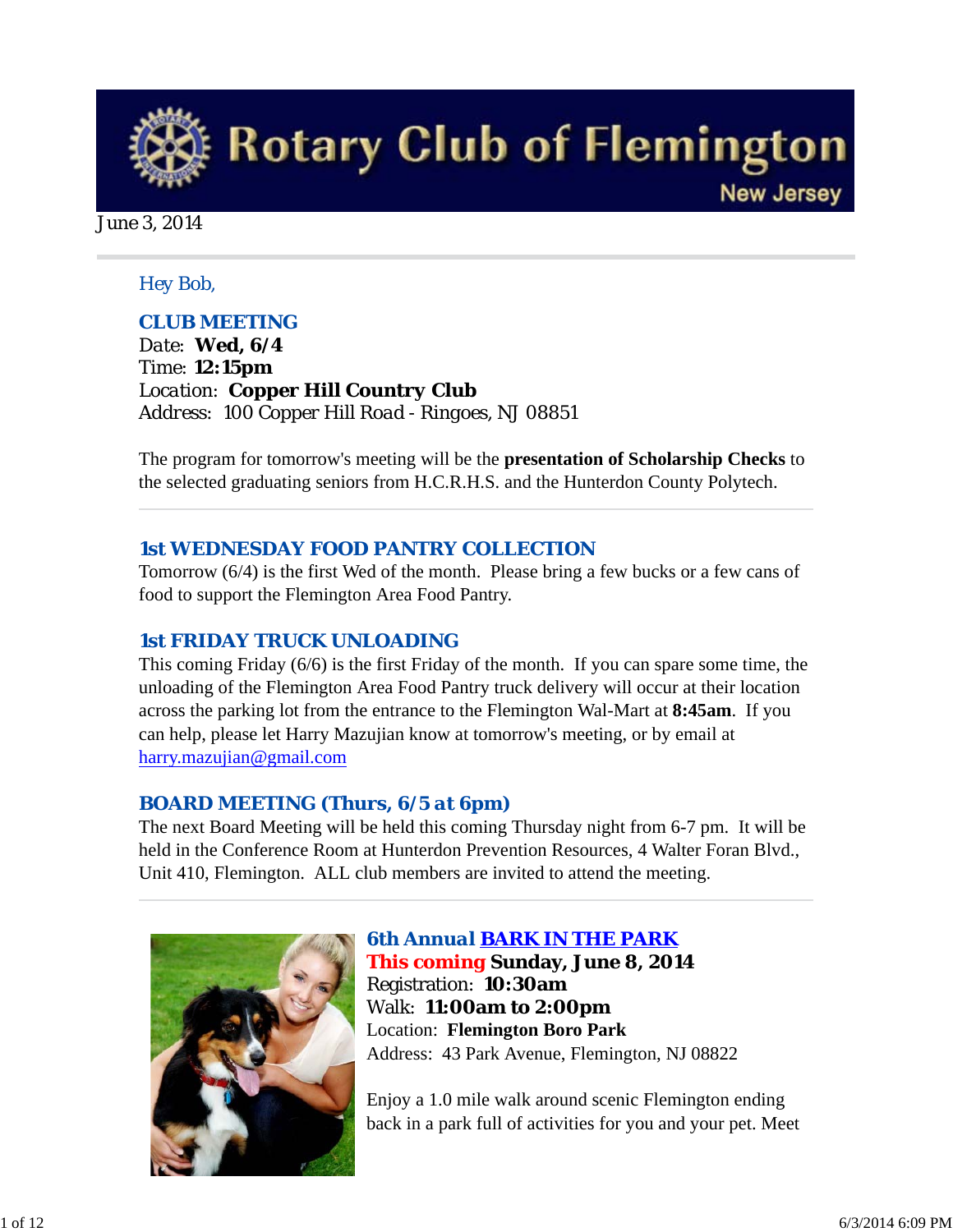

exhibitors from local businesses with healthy ideas for your pet plus new and unique pet-oriented products and services.

All net proceeds of the event go to Rotary Charities and the local pet rescue organization **Animal Alliance**, a non-profit, volunteer-run pet adoption and spay/neuter outreach animal welfare organization.

You can also enjoy great food from several local restaurants (for people!), plus fabulous pet contests. There will also be terrific live music from **SunDog**!

**Pre-register before Wednesday, June 4th and save \$5.00 off the gate prices**! Only \$10.00 per walker/pet (up until June 4th) gets you access to the dog walk and all the great activities in the park! Registrations received after June 4th, including day-of event registrations, are **\$15.00** per walker/pet. Plus you'll also receive a goody bag with over \$35.00 of products, samples and special offers!

**Click Here** or visit www.FlemingtonRotaryNJ.org for more information, or to download the following event forms:

- **Event Brochure**.
- **Participant Registration Form**.
- **Vendor Registration Form**.
- **Sponsor Registration Form**.
- **"Save the Date" post card**.



## *42 BICYCLES, 2 SEWING MACHINES & \$480 RAISED in Pedals for Progress Collection* **Held Sat, May 31, 2014**

The 2014 Pedals for Progress collection was held on Saturday, May 31 at the Flemington Presbyterian Church. Joe Ziegler reported that the collection yielded **42 bicycles**,

**2 sewing machines** and **\$480** in cash donations. The annual collection is sponsored by the Flemington Presbyterian Church and the Rotary Club of Flemington.

Joe noted that these bicycles will be sent to **Guatemala**, where they will make a positive impact on the lives of people we will never meet.

A special thanks to the Flemington Rotarians that assisted in the collection: Joe Ziegler, Sandy Clark, Darren Loew and his daughters and President Ira Liebross. There were also several volunteers from the Presbyterian Church that lent a hand. Thanks also to Ira for bringing doughnuts for everyone to enjoy!

**CLICK HERE** to view the Event Photos and online article from NJ.com, which was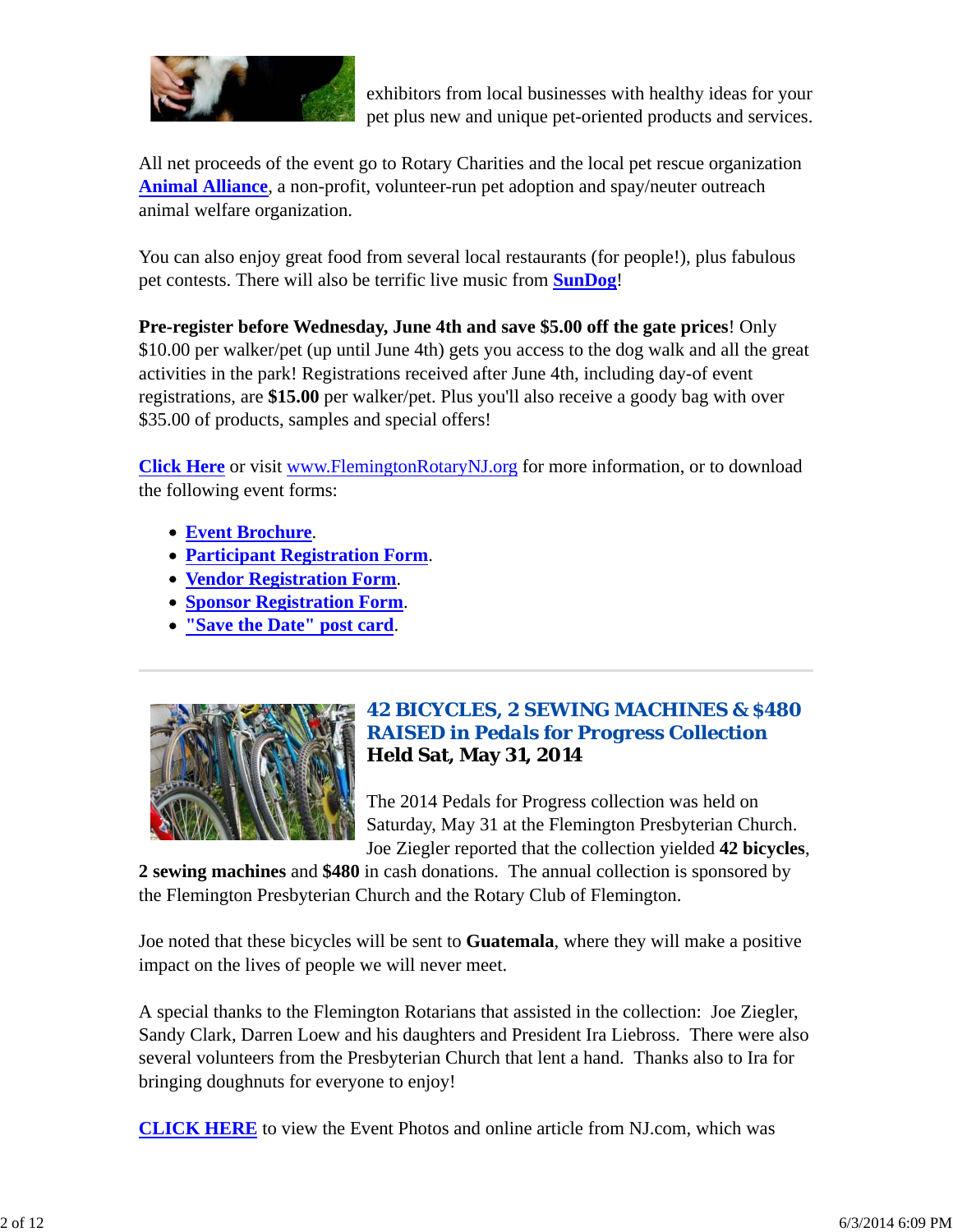

## *CHANGING OF THE GUARD DINNER* **Wednesday, June 25, 2014 (6-10 pm)** Copper Hill Country Club

The Changing of the Guard Dinner is scheduled for **Wed, June 25th** at the Copper Hill Country Club. A cash bar will open at **6pm**, followed by a sit down dinner and

program. Please join your fellow Rotarians as President Ira turns the gavel over to incoming President, Lynn Hyman. Award presentations will include the coveted Paul Harris Fellow, amongst others including Perfect Attendance and awards presented by President Ira himself.

There will be **no regular lunch meeting** in lieu of the evening dinner.

Please **RSVP** to the Evite invitation by **Wed, June 18th**. Let us know if you did not received an invitation via email.

#### Cost to Attend:

- Weekly paying members will pay \$14 for their meal. No cost for their spouses.
- Ouarterly paying members and their spouses attend free of charge.
- No cost for spouses of deceased members.
- Friends of Rotary will pay \$25 per person.



## *Flemington Rotary Distributes \$8621.07 To Local Food Pantries from the SOUP COOK-OFF Event Proceeds*

At the 5/14/2014 Flemington Rotary Meeting, Mick Schaible (Chair of the Hunterdon County Rotary Soup Cook-Off) presented a check in the amount of \$3240 to the Flemington

Area Food Pantry. Maryann Isham, who is the Executive Director of the Flemington Area Food Pantry, was in attendance to receive the check on behalf of the Pantry.

## *Soup Supports Hunterdon County Food Banks:*

The Hunterdon County Rotary Soup Cook-Off is a community awareness project of the Hunterdon County Rotary Clubs. All net proceeds have been donated to the various food banks in Hunterdon County as follows:

Flemington Area Food Pantry: **\$3240**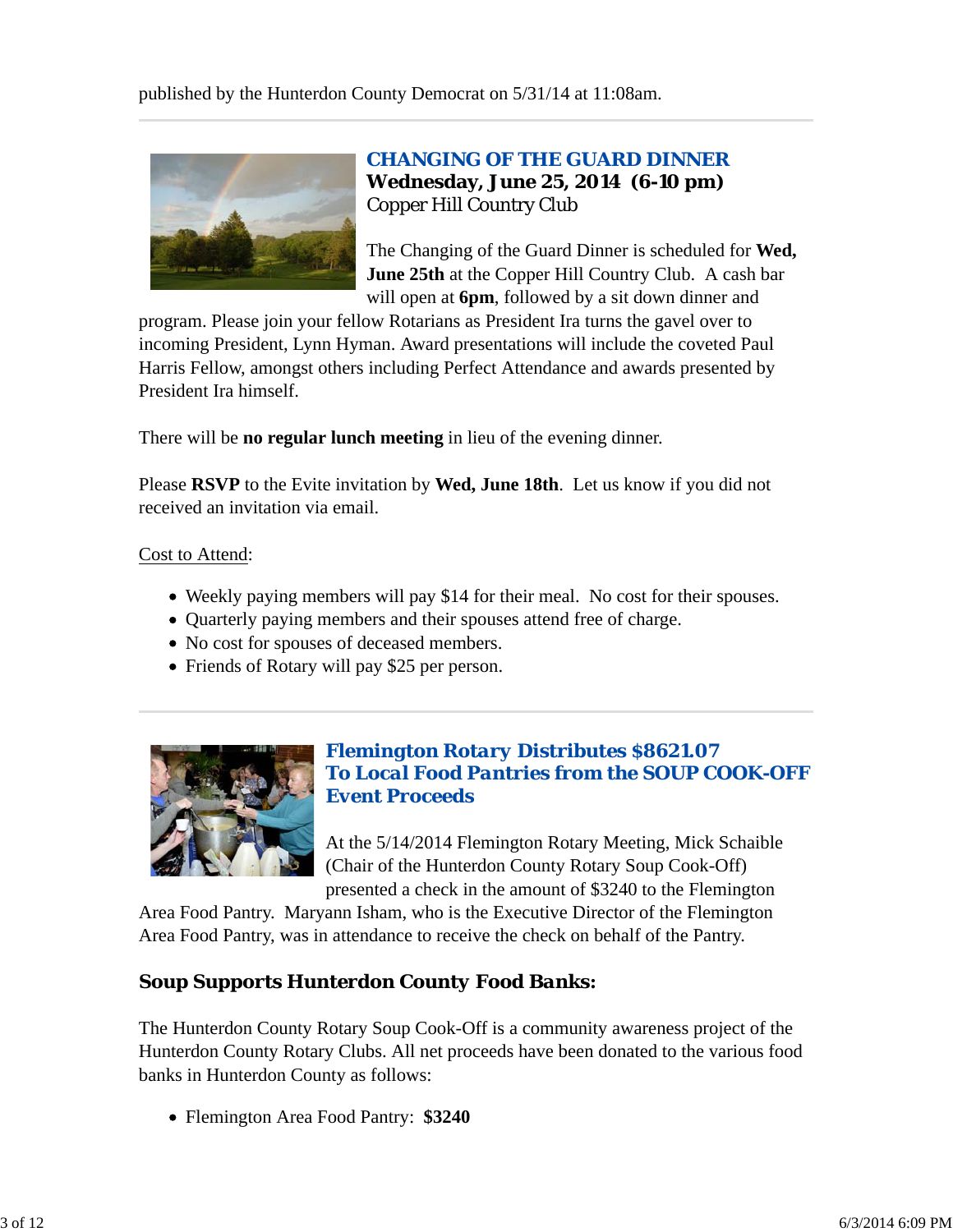- Fisherman's Mark: **\$1620**
- Open Cupboard Food Pantry: **\$1620**
- Delaware County Interfaith Council: **\$810**
- North Hunterdon Food Pantry: **\$810**
- Starfish Food Pantry: **\$521.07**

## *Joint Effort by the Hunterdon County Rotary Clubs:*

The Soup Cook-Off event is organized and run as a joint effort by the **Rotary Clubs of Flemington**, **Clinton Sunrise**, **North Hunterdon**, **Lambertville-New Hope** and **Whitehouse**. We are service clubs dedicated to helping people in our community and throughout the world. The event is held at the end of February in recognition of Rotary International's Anniversary, which had it's very first meeting on February 23, 1905 in Room 711 of the Unity Building in Chicago as convened by Rotary founder Paul P. Harris.

## *SHERPA SCHOLARSHIP FUND Appeal*

#### **District 7510 Donation Request to Help Families Impacted by Tragedy on Mt. Everest**

Dear Fellow Rotarians,

District 7510 has launched a fundraising appeal to help the Sherpa families impacted by the recent tragedy on Everest. Funds raised from our district will be used to provide scholarships to the children covering educational expenses - ensuring they have a guaranteed schooling despite the loss of their family's livelihood.

The tragedy is a reminder that while Everest has increased in popularity and accessibility over the last 60 years, Sherpa's from Nepal have continued to bear much of the risk involved in summiting.

You can send the donations made payable to **Rotary District 7510 Foundation**. Memo line: **Sherpa fund**. It will be a tax deductible contribution.

Please mail the check to **P.O. Box 5015, Somerville, NJ 08876**.

Contact me as needed.

Tulsi Maharjan, District Governor Eml: trmaharjan@gmail.com

### *Rubber Ducky Race & Sprintin Clinton*

Presented by Clinton Sunrise Rotary **Saturday, July 12th**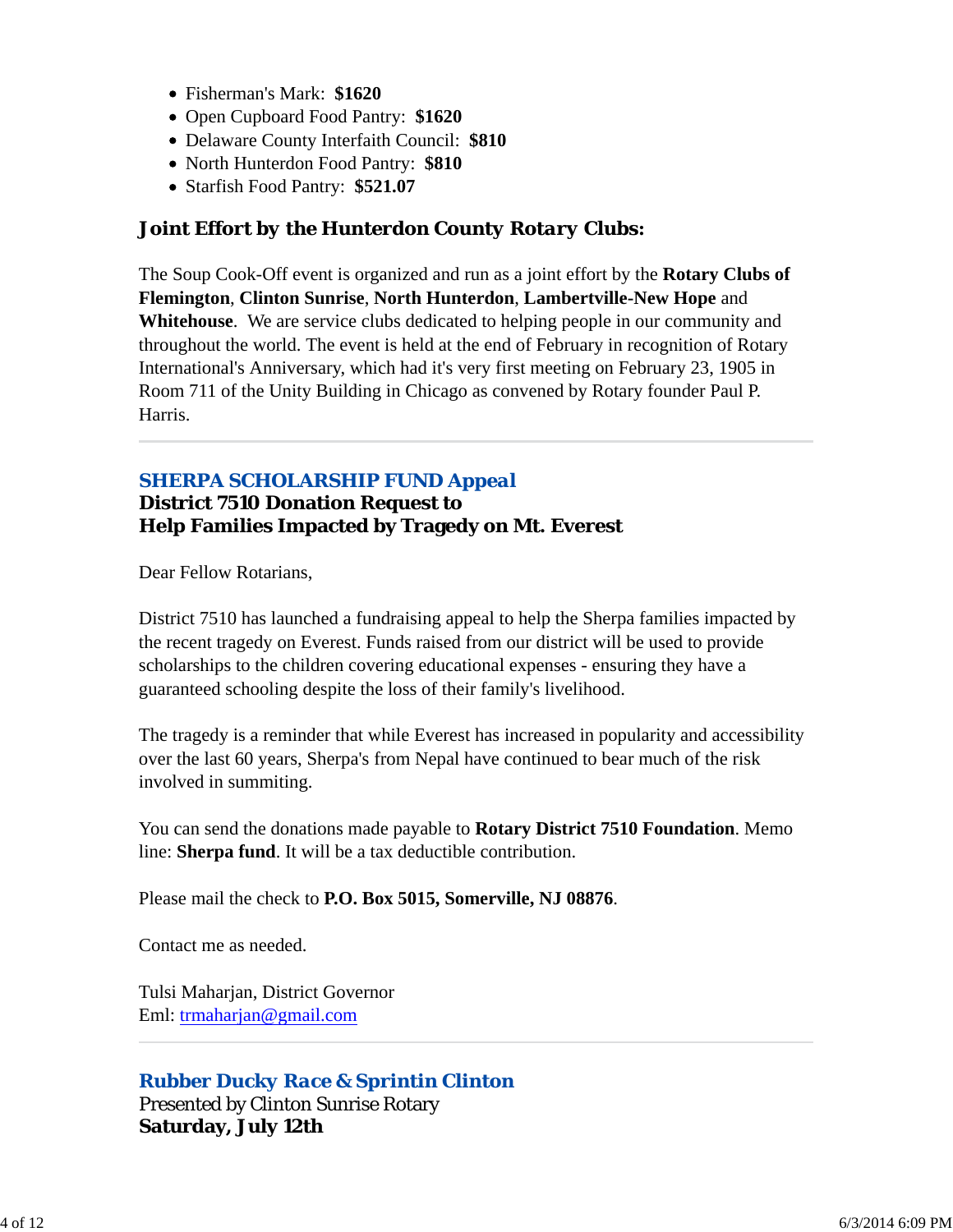The Clinton Sunrise Rotary is pleased to announce the continuance of 2 Clinton traditions: the 25th annual Rubber Ducky Race and the 34th annual Sprintin Clinton, a 5K race and 1 mile fun run/walk. Both events are scheduled for Saturday, July 12th.

This year's Sprintin' Clinton will begin at 8am on Saturday - a slight break with tradition as this typically has been a Sunday evening event. "We're hoping to attract more runners with a "cooler" race start in the early morning," stated Lu Ann Aversa, Race Director. Online registration is available at www.raceforum.com/sprintin

The Sprintin Clinton festivities will be followed that afternoon by the Great Hunterdon Rubber Ducky Race in downtown Clinton at the falls. "Last year was our biggest race ever," said Lynn Arnold, Rubber Ducky Race Director, "raising over \$16000. We hope to have even more ducks in the race this year and raise even more money for charity!" Individuals can sponsor a duck for \$10 and have the opportunity to win one of several great prizes. First prize is a 4 day, 3 night Walt Disney World Package for two (includes air for 2, hotel, & Park Passes) or a trip of equivalent value. Proceeds from this event benefit the American Cancer Society and the Cancer Support Community CNJ.

Information about both race events and sponsorship opportunities is available on our website www.clintonsunriserotary.org or contact Lu Ann Aversa at 908-483-4327 or email laversa@hcymca.com

## *OFFICERS & BOARD MEMBERS for the 2014-2015 Flemington Rotary Year*

At the Wed, 2/26/2014 Flemington Rotary Lunch Meeting, a motion was made and approved for the following Officers & Board Members to serve for the 2014-2015 Rotary Year:

| President                                  | Lynn Hyman                                     |
|--------------------------------------------|------------------------------------------------|
| President-Elect                            | <b>Mick Schaible</b>                           |
| Secretary                                  | Michele Kavanagh                               |
| Treasurer, General                         | <b>Bob Newland</b>                             |
| Treasurer, Lunch                           | D.J. Wright                                    |
| Treasurer, Assistant Lunch Harrie Copeland |                                                |
| <b>Board Member</b>                        | <b>Ira Liebross</b> (Immediate Past President) |
| Board Member                               | <b>Nancy Kahl</b>                              |
| <b>Board Member</b>                        | Ken Skowronek                                  |

## **2014-2015 RCOF Officers & Board Members:**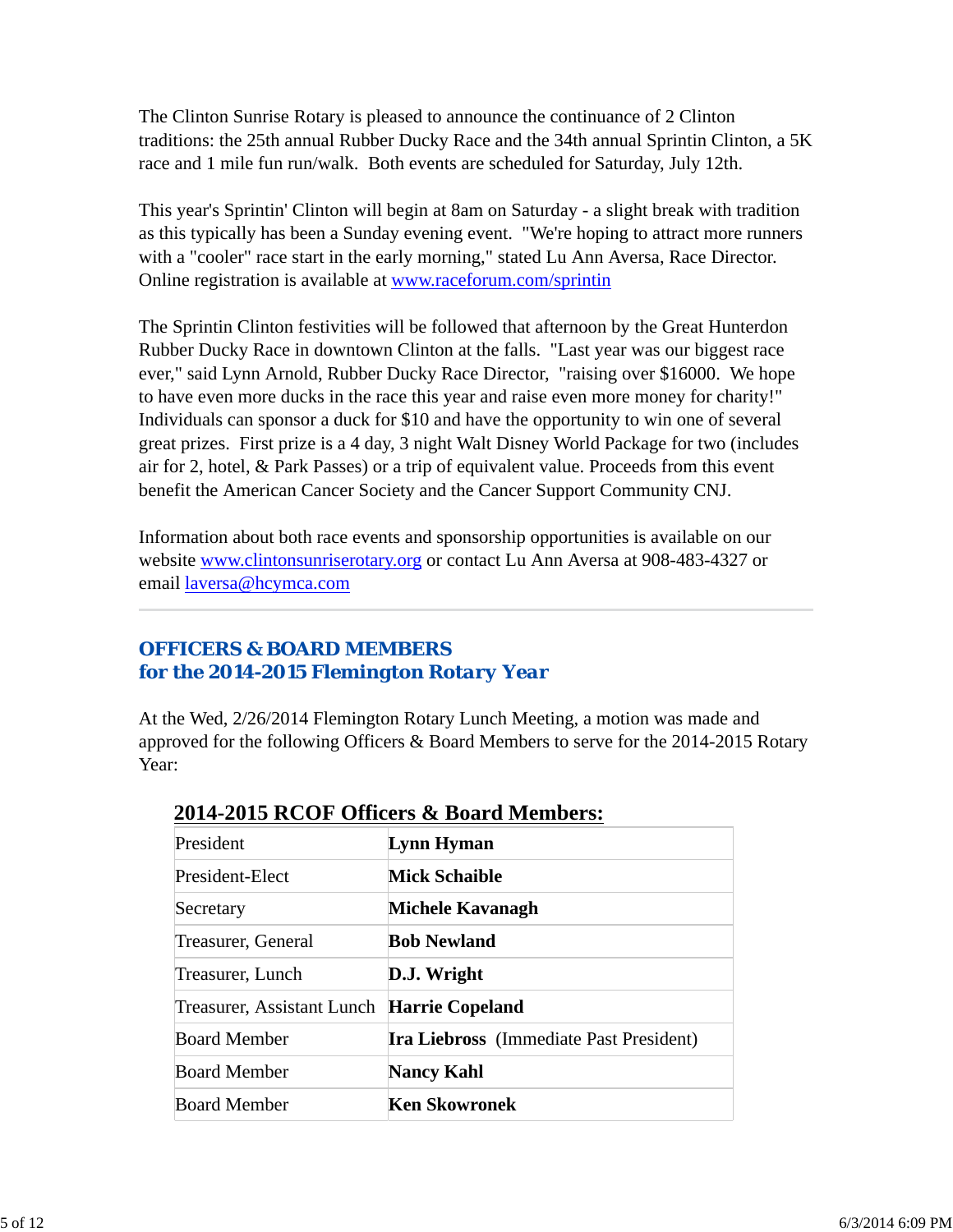#### *HUNTERDON COUNTY CHAMBER OF COMMERCE* **HUNTERDON COUNTY CHAMBER OF COMMERCE**

As you know, the Rotary Club of Flemington is a member of the H.C. Chamber of Commerce. This enables all Rotarians the ability to attend a Chamber function as a "member". If someone asks you what your business is, you would explain that you are a member representing the Rotary Club of Flemington. **Click Here** to visit the Chamber website for a listing of upcoming events.

## *Hunterdon Chamber Internet Radio "THE ROTARY HOUR"* **Mondays from 11am to 12noon**

PDG Megan Jones-Holt is the host of "The Rotary Hour" on the Hunterdon Chamber Internet Radio station and is looking for guests to have on the show. If you are intersted, please get in touch with Megan at (908)894-4590 or **mjonesholt@gmail.com**. **Click Here** to listen to the Hunterdon Chamber Internet Radio station from your PC, smart phone, mobile device, etc.



If you would like to learn more about events and activities going on around Flemington, please **CLICK HERE** to visit the Flemington Business Improvement District (BID) website.

## *ROTARY DISTRICT 7510 NEWS*

**Click Here** to read the current news from our Rotary District 7510.

## *SPEAKERS & PROGRAMS BEING SOUGHT*

We are always seeking new or creative ideas for upcoming meeting programs and speakers. If you have any leads, please pass them onto Mick Schaible. **Click here** to generate an email directly to Mick.

## *UPCOMING DATES TO NOTE*

#### **Summary of Upcoming Club Meeting Programs**:

Wed,  $6/04$ : Scholarship Checks presented to Students.

Wed,  $6/11$ : Green Program of Study, A State-wide project with Stockton State College.

Wed,  $6/18$ : H.C. Polytech's Federal Apprenticeship Program.

Wed, 6/25: **Changing of the Guard Dinner Meeting at 6pm** at the Copper Hill Country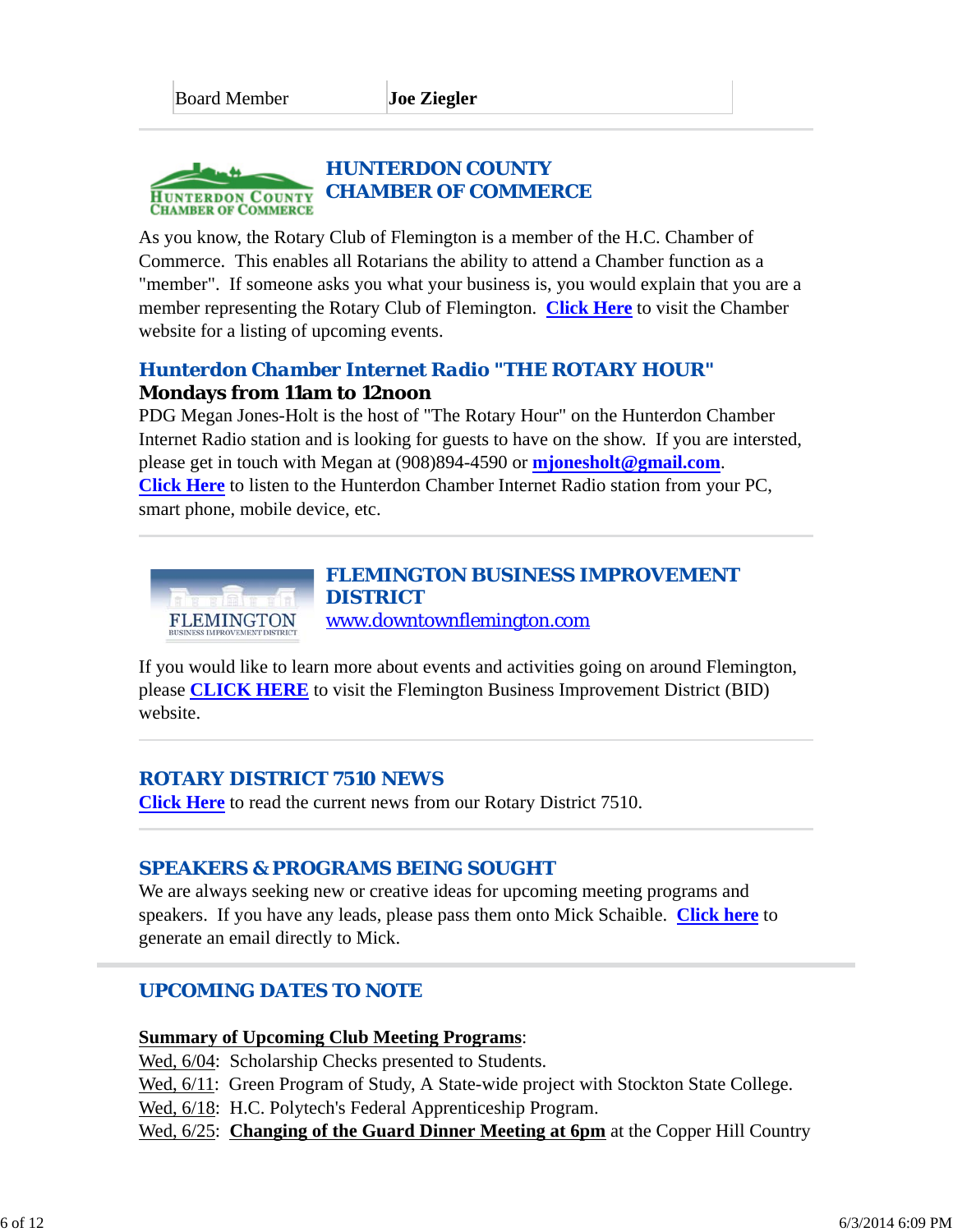Club. (*Note there is NO noon meeting on this day*).

**Next RCOF Board Meeting**: Thurs, 6/5/2014 at 6:00 PM (usually the 1<sup>st</sup> Thursday). Next Membership Meeting: Wed, 6/11/2014 at 1:30 PM (usually the 2<sup>nd</sup> Wednesday).

#### **Upcoming RCOF Club Events, Fundraisers, Fellowship Events, Etc**.:

Sun, 6/8: Rotary Bark in the Park Dog Walk Wed, 6/25: Changing of the Guard Dinner at Copper Hill Country Club

#### **Rotary District 7510 Events & Functions:**

June 13-15: The Rotary Youth Leadership Awards (RYLA) at Drew University in Madison, NJ. Wed, 6/26: District Changing of the Guard - Schackamaxon Country Club, Scotch Plains

### *COMMITTEE LIST:*

**Click Here** to download the listing of all current Club Committee's and its members.

## *"MEMBERS ONLY" WEBSITE:*

## **Click Here for the Members Only section of the website to find:**

- 1) The "Membership Proposal Form" to propose a new member.
- 2) New Member Information.
- 3) An Online Copy of the Club Membership Directory.
- 4) A Link to All Photos Albums of the Club.

## *ROTARY WEBSITE LINKS:*

Rotary International: **www.Rotary.org** Rotary District 7510: **www.RotaryNJ.org**

## *NEARBY ROTARY CLUB MEETINGS:*

As A Rotarian, you are Welcome to attend a Rotary Club meeting anywhere in the world. Click here for the Rotary Club Locator App. Or see below for some local meetings:

### Mondays

**Lambertville/New Hope** (6:30 pm) - Lambertville Station Restaurant; 11 Bridge Street, Lambertville NJ 08530 **Piscataway** (12:15 pm) - Radisson Hotel; 21 Kingsbridge Road, Piscataway, NJ 08854

### Tuesdays

**Whitehouse** (12:15 pm) - Max's 22; 456 Route 22 West, Whitehouse Station, NJ 08889 **Princeton** (12:15 pm) - The Nassau Club; 6 Mercer Street, Princeton, NJ 08540 **Bridgewater-Bound Brook** (12:15 pm) - Arbor Glenn; 100 Monroe St, Bridgewater 08807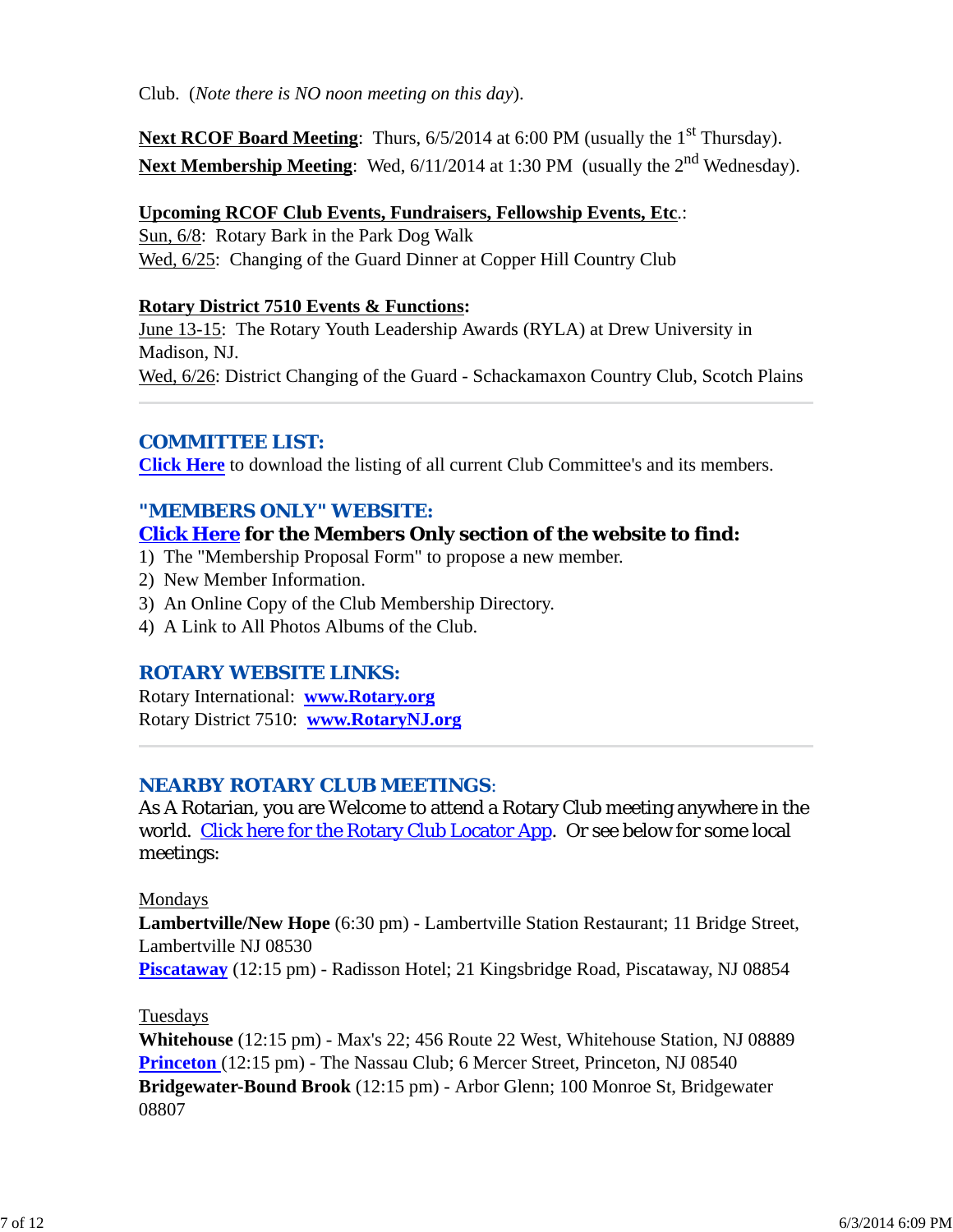#### Wednesdays

**Branchburg Township** (7:30 am): Stoney Brook Grille; 1285 Route 28, North Branch, NJ 08876

**Flemington** (12:15pm): Copper Hill Country Club; 100 Copper Hill Road, Ringoes, NJ 08851

**Hillsborough Township** (6:15 pm): Pheasant's Landing; 311 Amwell Road (Rt. 514), Hillsborough, NJ 08844

#### Thursdays

**Clinton Sunrise** (7:30 am): Clinton Fire Department; New Street, Clinton, NJ 08809 **Somerville/Bridgewater** (12:15 pm): Bridgewater Manor; 1251 US Highway 202/206, Bridgewater, NJ 08807

**Trenton** (12:15 pm): Freddie's Tavern; 12 Railroad Avenue, West Trenton, NJ 08628

#### Fridays

**North Hunterdon** (12:15 pm): Beaver Brook County Club; 25 County Club Drive, Annandale, NJ 08801

**Princeton Corridor** (12:15pm): Hyatt Regency; 102 Carnegie Center, Rt. 1 North, Princeton, NJ 08540

### eClub

**Rotary eClub of Hunterdon Horizon**: View website for meetings or online makeups.

## RI President's Call for Action in **2013-2014**: **"Engage Rotary, Change Lives"**

# **Rotary Club of Flemington - Our 90th Year**

Founded October 3, 1923 \* Charter #1529 \* District 7510

| President            | <b>Ira Liebross</b>                            |  |
|----------------------|------------------------------------------------|--|
| President-Elect      | <b>Lynn Hyman</b>                              |  |
| Secretary            | <b>Michele Kavanagh</b>                        |  |
| Treasurer, General   | <b>Bob Newland</b>                             |  |
| Treasurer, Lunch     | D.J. Wright                                    |  |
| <b>Board Members</b> | <b>Karen Widico</b> (immediate past president) |  |
|                      | <b>Jim Davidson</b>                            |  |
|                      | <b>Nancy Kahl</b>                              |  |
|                      | <b>Mick Schaible</b>                           |  |
|                      | <b>Chris Venditti</b>                          |  |
| Sergeant-at-Arms     | <b>Tom Fisher</b>                              |  |
| <b>RI</b> President  | <b>Ron D. Burton</b> (Norman, Oklahoma, USA)   |  |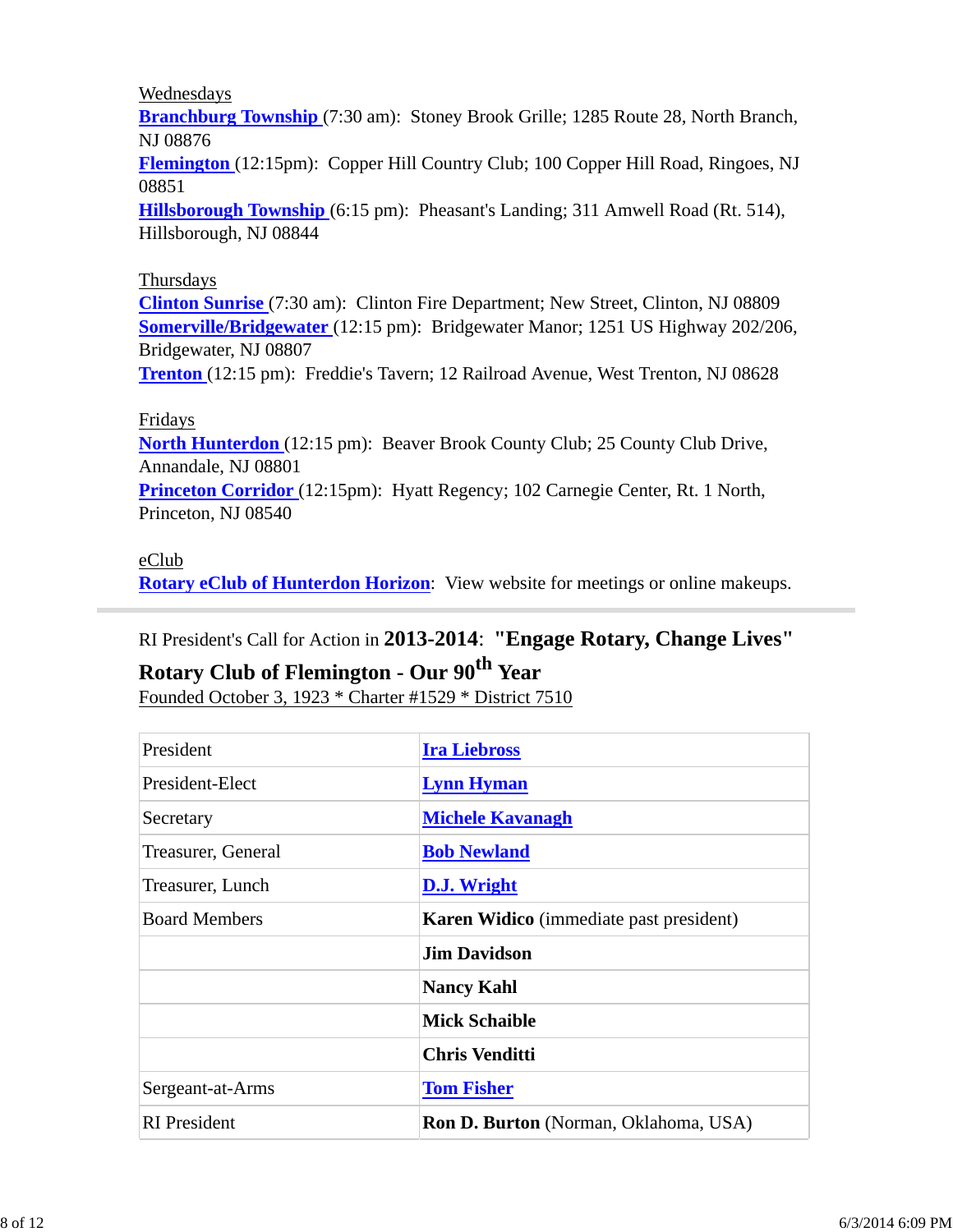| District Governor (DG)                                       | Tulsi R. Maharjan (Branchburg, NJ)                                                   |  |  |  |
|--------------------------------------------------------------|--------------------------------------------------------------------------------------|--|--|--|
| District Governor Elect (DGE)                                | <b>Melvin I. Kevoe "Mel"</b> (Springfield, NJ)                                       |  |  |  |
| District Governor Nomimee (DGE)                              | <b>Hal Daume</b> (Berkeley Heights, NJ)                                              |  |  |  |
|                                                              | Assistant District Governor (ADG) <b>Michael Toscani</b> (Lambertville-New Hope, PA) |  |  |  |
| Club Meetings: Wednesday, 12:15 pm, Copper Hill Country Club |                                                                                      |  |  |  |
| 100 Copper Hill Road, Ringoes 08551                          |                                                                                      |  |  |  |



**MISSION STATEMENT:** The mission of Rotary International is to assist and guide Rotarians and Rotary clubs to accomplish the Object of Rotary to ensure Rotary's continuing relevance and to help build a better world, emphasizing service activities by individuals and groups that enhance the quality of life and human dignity, encouraging high ethical standards, and creating greater understanding among all people to advance the search for peace in the world.

**CHANGE** 

**LIVES** 

**THE OBJECT OF ROTARY:** The object of Rotary is to encourage and foster the ideal of service as a basis of worthy enterprise and, in particular, to encourage and foster:

**1st**: The development of acquaintance as an opportunity for service;

**2nd**: High ethical standards in business and professions, the recognition of the worthiness of all useful occupations, and the dignifying of each Rotarian's occupation as an opportunity to serve society;

**3<sup>rd</sup>**: The application of the ideal of service in each Rotarian's personal, business and community life;

**4th**: The advancement of international understanding, goodwill, and peace through a world fellowship of business and professional persons united in the ideal of service.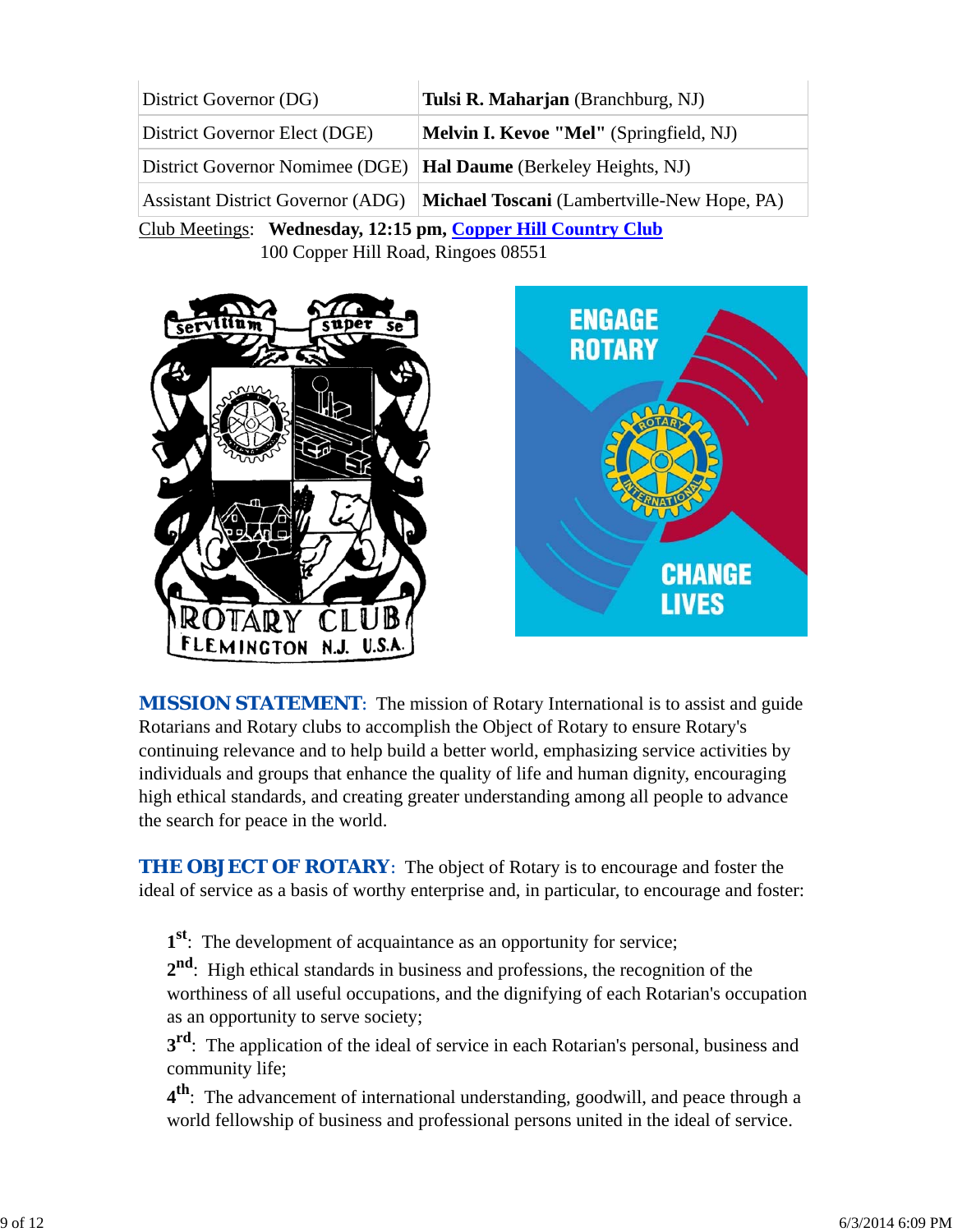**THE 4-WAY TEST:** "Of the things we think, say or do:

- **1st**: Is it the Truth?
- 2<sup>nd</sup>: Is it Fair to all concerned?
- **3rd**: Will it build goodwill and better friendships?
- **4th**: Will it be beneficial to all concerned?"

## *ROTARY's AVENUE'S OF SERVICE*:

**1)** Through **Club Service**, we have fun, build lasting friendships, and make sure that our club runs well.

**2)** Through **Vocational Service**, we volunteer our professional skills to serve others and promote integrity in everything we do.

**3)** Through **Community Service**, we address local needs and work with our community to bring lasting improvements.

**4)** Through **International Service**, we meet humanitarian needs around the globe and promote world understanding and peace.

**5)** Through **Youth Service**, we work with young people to help them become the next generation of leaders, visionaries, and peacemakers.

## **2013-2014 CLUB MEMBER ROSTER Rotary Club of Flemington, NJ**

| <b>Rotarian</b>                   | <b>Member Since</b> | <b>Classification</b>           |
|-----------------------------------|---------------------|---------------------------------|
| Black, Bruce B.                   | 2007                | <b>Health and Fitness</b>       |
| Bohler, Herbert C. (Herb)         | 1977                | <b>Specialty Advertising</b>    |
| Chittenden, Robert L. (Bob)       | 2003                | M.E.F.P. Consulting Engineering |
| Clark, Arthur L. (Sandy)          | 1987                | Printing                        |
| Copeland, Harrie E. III           | 1976                | Auctioneering/Banking           |
| Davidson, James G. (Jim)          | 2002                | <b>Rubber Products</b>          |
| Ferrari, Frederick J. (Fred)      | 1964                | Orthodontia                     |
| Fisher, Charles H. (Charlie)      | 1961                | <b>Funeral Services</b>         |
| Fisher, Thomas H. (Tom)           | 2012                | Property & Casualty Insurance   |
| Harrison, Jeffrey (Jeff)          | 1996                | Psychotherapy                   |
| Hennessy, Jr., Richard (Rich)     | 2010                | <b>Financial Advisor</b>        |
| Hyman, Lynn                       | 2010                | <b>Retail Banking</b>           |
| Kahl, Nancy                       | 2012                | Massage Therapy                 |
| Kamnitsis, Christopher P. (Chris) | 2001                | <b>Financial Planning</b>       |
| Kavanagh, Michele                 | 2013                | <b>Community Banking</b>        |
| Liebross, Ira                     | 1997                | <b>Family Medicine</b>          |
| Loew, Darren                      | 2002                | Orthodontics                    |

Current Number of Members: 45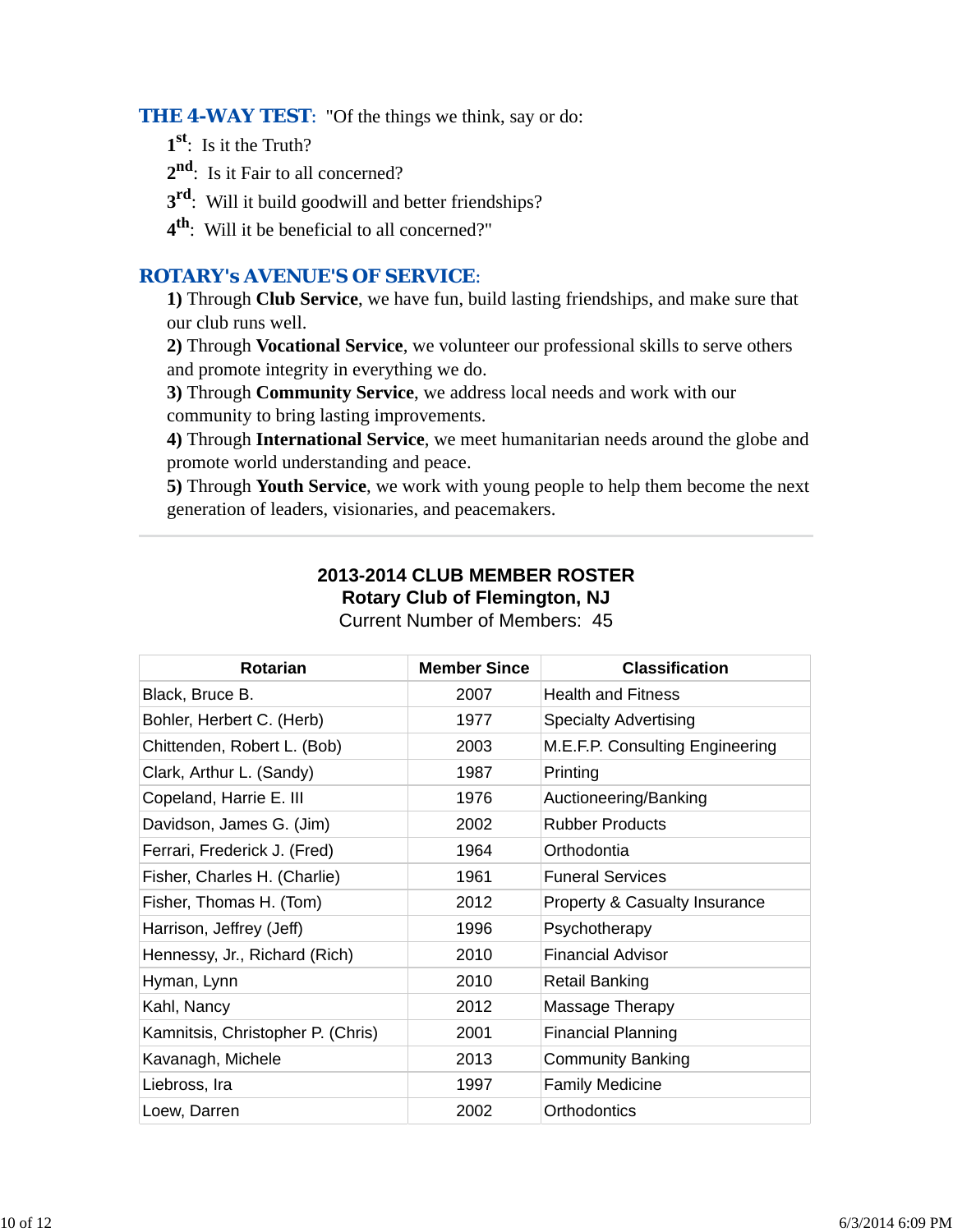| Martin, Teresa (Terry)         | 1993 | Solid Waste/Recycling          |
|--------------------------------|------|--------------------------------|
| Mazujian, Harry                | 2004 | Clergy                         |
| McWilliams, Nancy              | 1992 | Psychotherapy                  |
| Metz, Kim                      | 2007 | <b>Technical Education</b>     |
| Muller, George D.              | 1964 | <b>Cut Glass Manufacturing</b> |
| Nastasi, William (Bill)        | 1996 | <b>General Contracting</b>     |
| Newland, Robert D. (Bob)       | 1998 | Insurance                      |
| Ownes, Terry M.                | 1987 | <b>Floor Covering</b>          |
| Parente, Steven (Steve)        | 2005 | Classification                 |
| Phelan, Christopher J. (Chris) | 2009 | <b>Chamber Of Commerce</b>     |
| Randolph, R. Wayne             | 1982 | Veterinary Medicine            |
| Reinbacher, Otto A.            | 1997 | Clergy                         |
| Rogow, Stephen S. (Steve)      | 1973 | Orthodontics                   |
| Schaible, R. Michael (Mick)    | 1998 | <b>Appraisal Services</b>      |
| Skowronek, Kenneth J. (Ken)    | 1994 | Family Law                     |
| Sollner, Richard F. (Dick)     | 1962 | Air Transportation             |
| Stothoff, Richard H. (Dick)    | 1966 | Sanitary Engineering           |
| Stout, Deborah (Debbie)        | 2013 | <b>Retail Banking</b>          |
| Thatcher, Thomas P. (Tom)      | 2006 | <b>Professional Planning</b>   |
| Weinstein, Theodore H. (Ted)   | 1994 | <b>Pulmonary Medicine</b>      |
| Widico, Karen A.               | 1997 | <b>Public Health Services</b>  |
| Williams, Gwen                 | 1991 | Purchasing/Manufacturing       |
| Wise, Robert (Bob)             | 1992 | <b>Hospital Administration</b> |
| Woske, Harry                   | 1977 | Cardiology                     |
| Wright, Daniel J. (D.J.)       | 2003 | <b>Funeral Services</b>        |
| Zanetti, Edward G. (Ed)        | 1971 | Plumbing & Heating             |
| Ziegler, Joseph E. (Joe)       | 1988 | <b>Investment Advisor</b>      |
| Zullo, John J. (Johnnie)       | 1987 | <b>Chemical Engineering</b>    |

Yours in Rotary Service! Bob Chittenden

**Rotary Club of Fleminton, NJ** PO Box 751 - Flemington, NJ 08822 www.FlemingtonRotaryNJ.org

Providing "Service Above Self" Since 1923



**Forward this email**